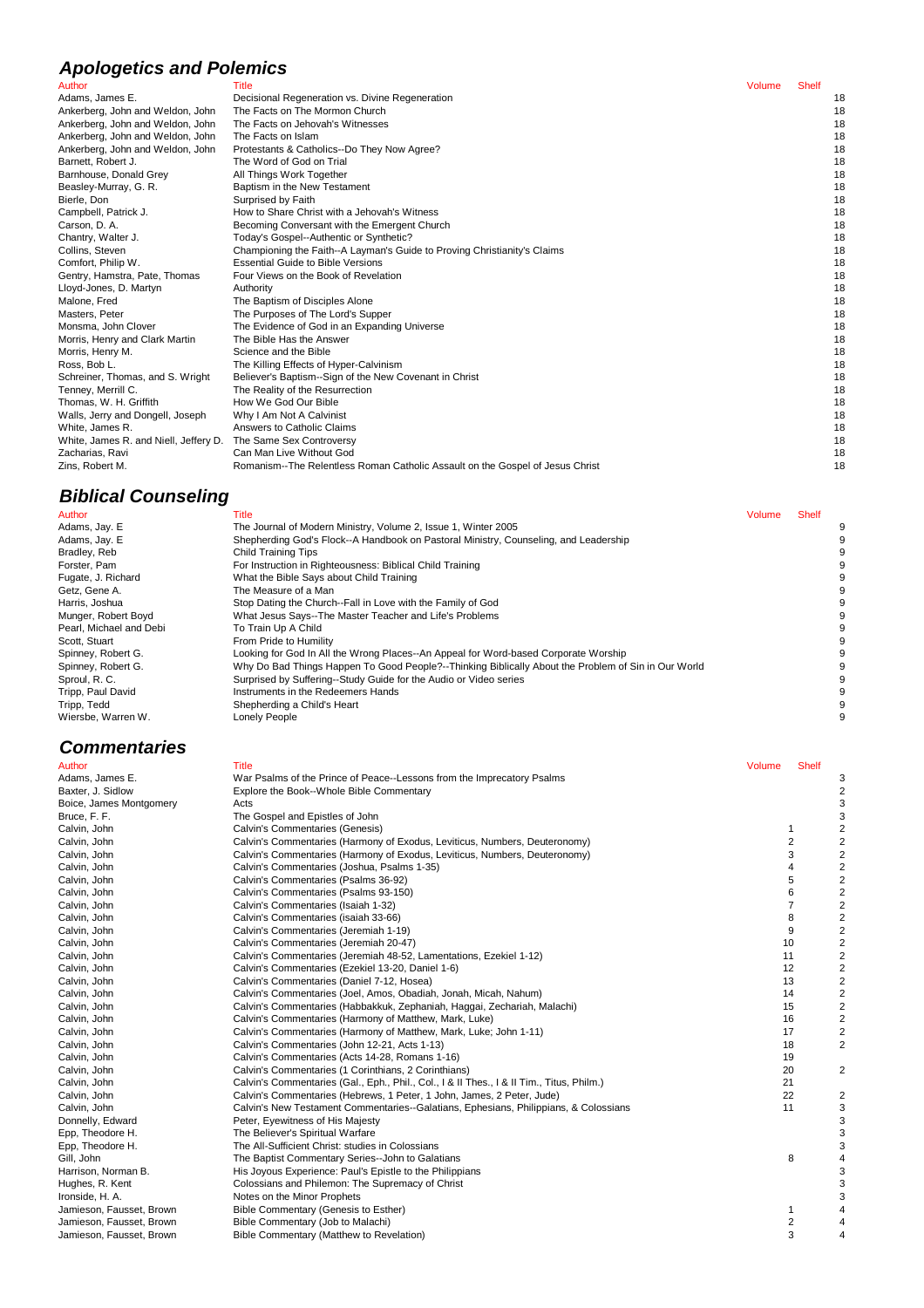| Jensen, Irving L.                                | Numbers: Journey to God's Rest-Land                                                                                              |                         | 3            |
|--------------------------------------------------|----------------------------------------------------------------------------------------------------------------------------------|-------------------------|--------------|
| Keddie, Gordon J.                                | According to Promise--the Message of the Book of Numbers                                                                         |                         | 3            |
| Keil & Delitzsch                                 | Commentary on the Old Testament (Genesis, Exodus, Leviticus, Numbers, Deuteronomy)                                               | 1                       |              |
| Keil & Delitzsch                                 | Commentary on the Old Testament (Joshua, Judges, Ruth, 1 & 2 Samuel)                                                             | $\overline{\mathbf{c}}$ | 1            |
| Keil & Delitzsch<br>Keil & Delitzsch             | Commentary on the Old Testament (1 & 2 Kings, 1 & 2 Chronicles)<br>Commentary on the Old Testament (Ezra, Nehemiah, Esther, Job) | 3<br>4                  | 1<br>1       |
| Keil & Delitzsch                                 | Commentary on the Old Testament (Psalms)                                                                                         | 5                       | $\mathbf 1$  |
| Keil & Delitzsch                                 | Commentary on the Old Testament (Proverbs, Ecclesiastes, Song of Songs)                                                          | 6                       | 1            |
| Keil & Delitzsch                                 | Commentary on the Old Testament (Isaiah)                                                                                         | $\overline{7}$          | $\mathbf 1$  |
| Keil & Delitzsch                                 | Commentary on the Old Testament (Jeremiah, Lamentations)                                                                         | 8                       | 1            |
| Keil & Delitzsch                                 | Commentary on the Old Testament (Ezekiel, Daniel)                                                                                | 9                       | $\mathbf 1$  |
| Keil & Delitzsch<br>Keller, Phillip              | Commentary on the Old Testament (Minor Prophets)<br>A Shepherd Looks at Psalm 23                                                 | 10                      | 1<br>3       |
| Kistemaker, Simon J.                             | <b>Acts--New Testament Commentary</b>                                                                                            |                         | 4            |
| Kline, Meredith G.                               | Glory in Our Midst--A Biblical-Theological Reading of Zechariah's Night Visions                                                  |                         | 3            |
| Lewis, Peter                                     | The Lord's Prayer: On Our Knees and In His Arms                                                                                  |                         | 3            |
| Lloyd-Jones, D. Martyn                           | An Exposition of Ephesians (Eph. 1--God's Ultimate Purpose)                                                                      | 1                       | 3            |
| Lloyd-Jones, D. Martyn                           | An Exposition of Ephesians (Eph. 2--God's Way of Reconciliation)                                                                 | $\overline{\mathbf{c}}$ | 3            |
| Lloyd-Jones, D. Martyn                           | An Exposition of Ephesians (Eph. 3--The Unsearchable Riches of Christ)                                                           | 3<br>4                  | 3<br>3       |
| Lloyd-Jones, D. Martyn<br>Lloyd-Jones, D. Martyn | An Exposition of Ephesians (Eph. 4:1-16--Christian Unity)<br>An Exposition of Ephesians (?)                                      | 5                       |              |
| Lloyd-Jones, D. Martyn                           | An Exposition of Ephesians (?)                                                                                                   | 6                       |              |
| Lloyd-Jones, D. Martyn                           | An Exposition of Ephesians (6:10-13--The Christian Warfare)                                                                      | $\overline{7}$          | 3            |
| Lloyd-Jones, D. Martyn                           | An Exposition of Ephesians (6:10-20--The Christian Soldier)                                                                      | 8                       | 3            |
| Lloyd-Jones, D. Martyn                           | Romans--Ch. 12: Christian Conduct                                                                                                |                         | 3            |
| MacArthur, John                                  | The Beatitudes--The Only Way to Happiness                                                                                        |                         | 3            |
| MacArthur, John                                  | The MacArthur New Testament Commentary<br>Acts 27-28--Paul's Perilous Journey                                                    |                         | 2<br>3       |
| MacArthur, John<br>MacArthur, John               | 1 Peter 2:4-10--The Believer's Privileges                                                                                        |                         | 3            |
| MacArthur, John                                  | Ephesians 4:1-6--Walk Worthy                                                                                                     |                         | 3            |
| MacArthur, John                                  | Ephesians 1:1-2:10--The Believer's Life in Christ                                                                                |                         | 3            |
| MacArthur, John                                  | 2 Timothy 3:15-17--The Transforming Power of Scripture                                                                           |                         | 3            |
| MacArthur, John                                  | James 1:19-2:26--True Faith                                                                                                      |                         | 3            |
| MacArthur, John                                  | Daniel 2, 4-5--The Rise and Fall of World Powers                                                                                 |                         | 3            |
| MacArthur, John<br>McGee, J. Vernon              | 2 Corinthians<br>Thru the Bible (Genesis through Deuteronomy)                                                                    | 1                       | 3<br>1       |
| McGee, J. Vernon                                 | Thru the Bible (Joshua through Psalms)                                                                                           | $\overline{2}$          | 1            |
| McGee, J. Vernon                                 | Thru the Bible (Proverbs throiugh Malachi)                                                                                       | 3                       | 1            |
| McGee, J. Vernon                                 | Thru the Bible (Matthew through Romans)                                                                                          | 4                       | 1            |
| McGee, J. Vernon                                 | Thru the Bible (1 Corinthians through Revelation)                                                                                | 5                       | $\mathbf{1}$ |
| McIntosh, Doug                                   | The Golden Rule: Love Full Circle                                                                                                |                         | 3            |
| Meyer, F. B.                                     | The Way into the Holiest: A Devotional Commentary on the Book of Hebrews                                                         |                         | 3            |
| Michaels, J. Ramsey<br>Miller, Donald G.         | WBC: 1 Peter<br>Luke--the Layman's Bible Commentary                                                                              | 18                      | 3<br>3       |
| Morgan, G. Campbell                              | The Letters of Our Lord: Addresses Based upon the Letters to the Seven Churches of Asia                                          |                         | 3            |
| Morris, Henry M.                                 | The Genesis Record                                                                                                               |                         | 1            |
| Motyer, J. A.                                    | The Message of Phillipians                                                                                                       |                         | 3            |
| Murray, Andrew                                   | The Holiest of All: An Exposition of the Epistle to the Hebrews                                                                  |                         | 3            |
| Newheiser, Jim                                   | Opening Up Proverbs                                                                                                              |                         | 3            |
| Owen, John<br>Ramsay, William M.                 | Hebrews--the Crossway Classic Commentaries<br>Historical Commentary on Galatians                                                 |                         | 3<br>3       |
| Robertson, A. T.                                 | Studies in the Epistle of James                                                                                                  |                         | 3            |
| Ryle, J. C.                                      | Luke                                                                                                                             | 2                       | 3            |
| Schreiner, Thomas                                | NAC: 1 Peter, 2 Peter, Jude                                                                                                      |                         | 3            |
| Smith, Paul                                      | Romans 8:28--God's Plan for Our Good                                                                                             |                         | 3            |
| Spurgeon, Charles                                | <b>Treasury of David</b>                                                                                                         | $\mathbf{1}$            |              |
| Spurgeon, Charles                                | Treasury of David (Psalms 27-52)                                                                                                 | $\overline{2}$<br>3     | 1            |
| Spurgeon, Charles<br>Spurgeon, Charles           | Treasury of David (Psalms 53-78)<br>Treasury of David (Psalms 79-103)                                                            | 4                       | 1<br>1       |
| Spurgeon, Charles                                | Treasury of David (Psalms 104-118)                                                                                               | 5                       | 1            |
| Spurgeon, Charles                                | Treasury of David (Psalms 119-124)                                                                                               | 6                       | 1            |
| Spurgeon, Charles                                | <b>Treasury of David</b>                                                                                                         | 7                       |              |
| Tabb, Mark A.                                    | Psalm 23: Song of the Shepherd                                                                                                   |                         | 3            |
| Wiersbe, Warren                                  | From Worry to Worship: Studies in Habakkuk                                                                                       |                         | 3            |
| Wiersbe, Warren<br>Wiersbe, Warren               | What to Wear to the War--Studies from Ephesians 6                                                                                | 1                       | 3<br>1       |
| Wiersbe, Warren                                  | Matthew-Galatians--The Bible Exposition Commentary<br>Ephesians-Revelation--The Bible Exposition Commentary                      | 2                       | 1            |
| Wright, N. T.                                    | Acts for Everyone: Chapters 13-28                                                                                                |                         | 3            |
| <b>Church History</b>                            |                                                                                                                                  |                         |              |
| Author                                           | Title                                                                                                                            | Volume Shelf            |              |
|                                                  |                                                                                                                                  |                         |              |

| Author                               | Title                                                                                           | Volume | <b>Shelf</b> |    |
|--------------------------------------|-------------------------------------------------------------------------------------------------|--------|--------------|----|
| Barlow, Frank                        | <b>Thomas Becket</b>                                                                            |        |              | 14 |
| Baxter, Richard                      | Richard Baxter (autobiography)                                                                  |        |              | 14 |
| Beaver, R. Pierce                    | Ecumenical Beginnings in Protestant World Missions                                              |        |              | 14 |
| Bebbington, David W.                 | William Ewart Gladstone: Faith and Politics in Victorian Britain                                |        |              | 14 |
| Bell Publishing Co.                  | The Lost Books of the Bible                                                                     |        |              | 13 |
| Blake, E. C., and Edmonds, A. G.     | <b>Biblical Sites in Turkey</b>                                                                 |        |              | 10 |
| Brown, William                       | The Life of John Brown: With Select Writings                                                    |        |              | 13 |
| Campenhausen, Hans von               | The Fathers of the Church                                                                       |        |              | 14 |
| Carmichael, Amy                      | God's Missionary                                                                                |        |              | 13 |
| Cowan, Henry                         | John Knox--The Hero of the Scottish Reformation                                                 |        |              | 14 |
| Cunningham, William                  | The Reformers and the Theology of the Reformation                                               |        |              | 14 |
| Currid, John D.                      | Doing Archaeology in the Land of the Bible: A Basic Guide                                       |        |              | 10 |
| Currid, John, and Barrett, David     | <b>ESV Bible Atlas</b>                                                                          |        |              | 10 |
| Edersheim, Alfred                    | The Temple: Its Ministry and Services                                                           |        |              | 13 |
| Edersheim, Alfred                    | The Life and Times of Jesus the Messiah                                                         |        |              | 14 |
| Elliot, Elisabeth                    | A Chance to Die--The Life and Legacy of Amy Carmichael                                          |        |              | 14 |
| Ellis, William T.                    | Billy Sunday--The Man and His Message                                                           |        |              | 14 |
| Fish, Bruce and Becky Durost         | George Whitefield: Pioneering Evangelist                                                        |        |              | 13 |
| Fountain, David                      | John Wycliffe--The Dawn of the Reformation                                                      |        |              | 13 |
| Foxe, John                           | Foxe's Book of Martyrs                                                                          |        |              | 14 |
| <b>Great Commission Publications</b> | The Westminster Standards--The Confession of Faith, The Larger Catechism, The Shorter Catechism |        |              | 13 |
| Gribben, Crawford                    | The Irish Puritans: James Ussher and the Reformation of the Church                              |        |              | 13 |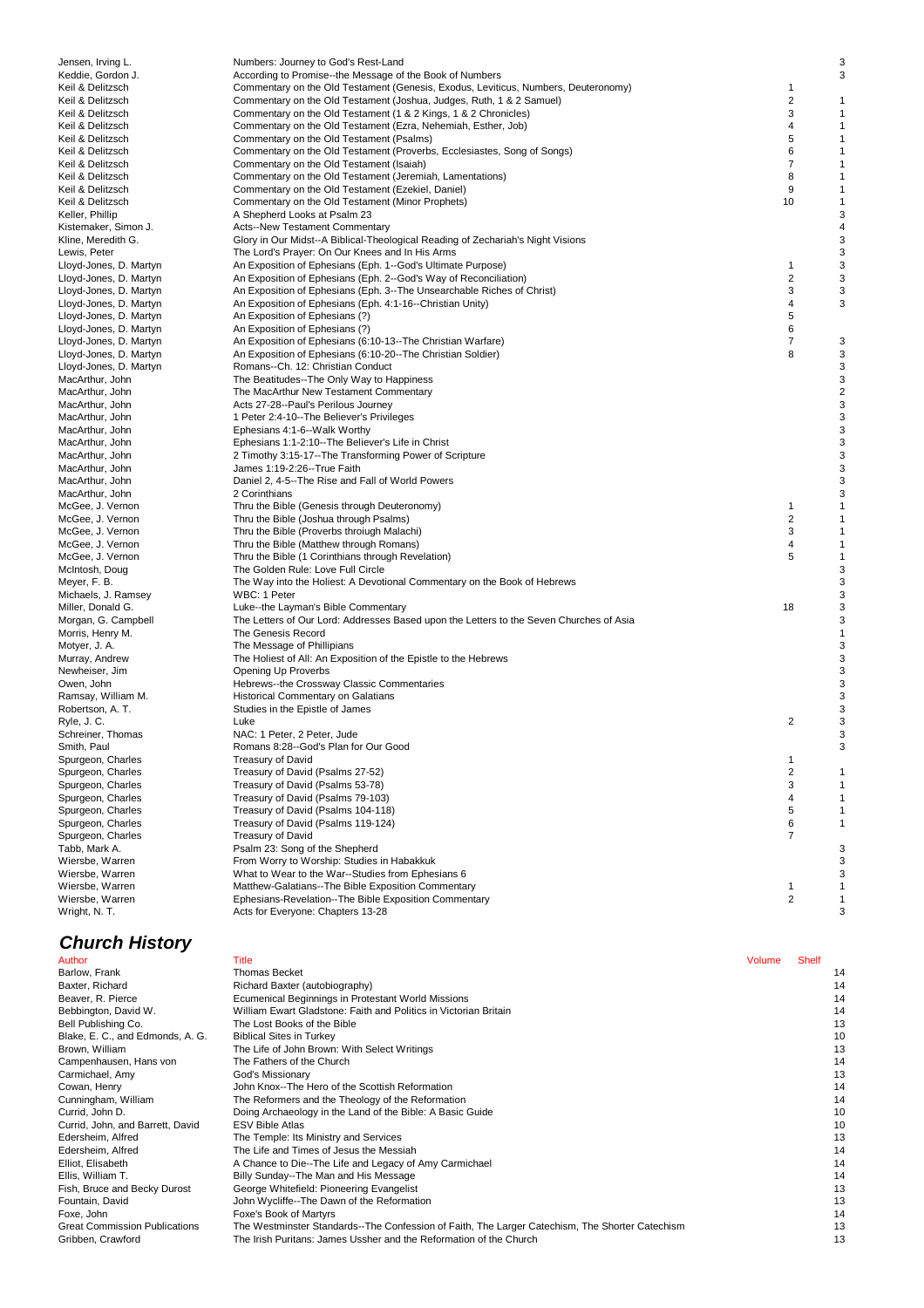| Halley, Henry H.                                  | Halley's Bible Handbook                                                                                    |                              | 10       |
|---------------------------------------------------|------------------------------------------------------------------------------------------------------------|------------------------------|----------|
| Harrison, Frank Mott                              | John Bunyan                                                                                                |                              | 14       |
| Haykin, Michael A. G.                             | Kiffin, Knollys, and Keach: Rediscovering our English Baptist heritage<br>Church and Realm--1272-1461      |                              | 14<br>13 |
| Heath, Peter<br>Hendrickson                       | Ante-Nicene Fathers                                                                                        | 1                            | 11       |
| Hendrickson                                       | Ante-Nicene Fathers                                                                                        | $\overline{2}$               | 11       |
| Hendrickson                                       | <b>Ante-Nicene Fathers</b>                                                                                 | 3                            | 11       |
| Hendrickson                                       | Ante-Nicene Fathers                                                                                        | 4                            | 11       |
| Hendrickson                                       | <b>Ante-Nicene Fathers</b>                                                                                 | 5                            | 11       |
| Hendrickson                                       | Ante-Nicene Fathers                                                                                        | 6                            | 11       |
| Hendrickson                                       | <b>Ante-Nicene Fathers</b>                                                                                 | 7                            | 11       |
| Hendrickson                                       | <b>Ante-Nicene Fathers</b>                                                                                 | 8                            | 11       |
| Hendrickson                                       | Ante-Nicene Fathers                                                                                        | 9                            | 11       |
| Hendrickson                                       | Ante-Nicene Fathers<br>Nicene and Post-Nicene Fathers: First Series                                        | 10<br>$\mathbf{1}$           | 11<br>11 |
| Hendrickson<br>Hendrickson                        | Nicene and Post-Nicene Fathers: First Series                                                               | $\overline{2}$               | 11       |
| Hendrickson                                       | Nicene and Post-Nicene Fathers: First Series                                                               | 3                            | 11       |
| Hendrickson                                       | Nicene and Post-Nicene Fathers: First Series                                                               | 4                            | 11       |
| Hendrickson                                       | Nicene and Post-Nicene Fathers: First Series                                                               | 5                            | 11       |
| Hendrickson                                       | Nicene and Post-Nicene Fathers: First Series                                                               | 6                            | 11       |
| Hendrickson                                       | Nicene and Post-Nicene Fathers: First Series                                                               | 7                            | 11       |
| Hendrickson                                       | Nicene and Post-Nicene Fathers: First Series                                                               | 8                            | 11       |
| Hendrickson                                       | Nicene and Post-Nicene Fathers: First Series                                                               | 9                            | 11       |
| Hendrickson                                       | Nicene and Post-Nicene Fathers: First Series                                                               | 10                           | 11       |
| Hendrickson                                       | Nicene and Post-Nicene Fathers: First Series                                                               | 11                           | 11       |
| Hendrickson<br>Hendrickson                        | Nicene and Post-Nicene Fathers: First Series<br>Nicene and Post-Nicene Fathers: First Series               | 12<br>13                     | 12<br>12 |
| Hendrickson                                       | Nicene and Post-Nicene Fathers: First Series                                                               | 14                           | 12       |
| Hendrickson                                       | Nicene and Post-Nicene Fathers: Second Series                                                              | 1                            | 12       |
| Hendrickson                                       | Nicene and Post-Nicene Fathers: Second Series                                                              | $\overline{\mathbf{c}}$      | 12       |
| Hendrickson                                       | Nicene and Post-Nicene Fathers: Second Series                                                              | 3                            | 12       |
| Hendrickson                                       | Nicene and Post-Nicene Fathers: Second Series                                                              | 4                            | 12       |
| Hendrickson                                       | Nicene and Post-Nicene Fathers: Second Series                                                              | 5                            | 12       |
| Hendrickson                                       | Nicene and Post-Nicene Fathers: Second Series                                                              | 6                            | 12       |
| Hendrickson                                       | Nicene and Post-Nicene Fathers: Second Series                                                              | 7                            | 12       |
| Hendrickson                                       | Nicene and Post-Nicene Fathers: Second Series                                                              | 8                            | 12       |
| Hendrickson                                       | Nicene and Post-Nicene Fathers: Second Series<br>Nicene and Post-Nicene Fathers: Second Series             | 9<br>10                      | 12<br>12 |
| Hendrickson<br>Hendrickson                        | Nicene and Post-Nicene Fathers: Second Series                                                              | 11                           | 12       |
| Hendrickson                                       | Nicene and Post-Nicene Fathers: Second Series                                                              | 12                           | 12       |
| Hendrickson                                       | Nicene and Post-Nicene Fathers: Second Series                                                              | 13                           | 12       |
| Hendrickson                                       | Nicene and Post-Nicene Fathers: Second Series                                                              | 14                           | 12       |
| Hess, Richard S.                                  | Israelite Religions--An Archaeological and Biblical Survey                                                 |                              | 10       |
| Hoerth, Alfred                                    | Archaeology & the Old Testament                                                                            |                              | 10       |
| Hoerth, Alfred                                    | The Kregel Pictoral Guide to Old Testament Archaeology                                                     |                              | 10       |
| Hoerth, Mattingly, & Yamauchi                     | Peoples of the Old Testament World                                                                         |                              | 10       |
| Hood, Paxton                                      | Isaac Watts--His Life and Hymns                                                                            |                              | 14       |
| Howard, Leon                                      | Essays on Puritans and Puritanism                                                                          |                              | 14       |
| <b>IVP</b><br><b>IVP</b>                          | The Illustrated Bible Dictionary<br>The Illustrated Bible Dictionary                                       | 1<br>$\overline{2}$          | 10       |
| Kelly, Douglas                                    | Preachers with Power--Four Stalwarts of the South                                                          |                              | 14       |
| Kistler, Don                                      | Why Read the Puritans Today?                                                                               |                              | 13       |
| Knowles, Andrew                                   | The Bible Guide--An all-in-one introduction to the book of books                                           |                              | 10       |
| Kochav, Sarah                                     | Israel: Splendors of the Holy Land                                                                         |                              | 10       |
| Lane, Tony                                        | <b>Exploring Christian Thought</b>                                                                         |                              | 13       |
| Lescelius, Robert H.                              | Spurgeon & Revival--Only a Revived Church Brings Glory to God                                              |                              | 14       |
| Lightfoot, Harmer, and Holmes                     | The Apostolic Fathers (second edition)                                                                     |                              | 13       |
| Lloyd-Jones, D. Martyn                            | The Puritans--Their Origins and Successors                                                                 |                              | 14       |
| Martin, Robert P.                                 | A Guide to the Puritans                                                                                    |                              | 14       |
| Martinez, Florentino Garcia<br>Mattingly, Garrett | The Dead Sea Scrolls Translated--The Qumran Texts in English<br>The Defeat of the Spanish Armada           |                              | 14<br>14 |
| McGrath, Alister                                  | In the Beginning: The Story of the King James Bible and How it Changed a Nation, a Language, and a Culture |                              | 13       |
| McRay, John                                       | Archaeology & the New Testament                                                                            |                              | 10       |
| McRay, John                                       | The Kregel Pictoral Guide to New Testament Archaeology                                                     |                              | 10       |
| Murray, Iain H.                                   | The Reformation of the Church: A Collection of Reformed and Puritan Documents on Church Issues             |                              | 13       |
| Nettles, Tom                                      | The Baptists                                                                                               | 1                            | 13       |
| Nicholes, Stephen J.                              | J. Gresham Machen--A Guided Tour of His Life and Thought                                                   |                              | 14       |
| Nicolle, David                                    | The Crusades                                                                                               |                              | 14       |
| Norwood, Frederick A.                             | The Development of Modern Christianity Since 1500                                                          |                              | 14       |
| Oliver, Robert W.                                 | History of the English Calvinistic Baptists: 1771-1892                                                     | 1                            | 13<br>13 |
| Orr, James<br>Orr, James                          | The International Standard Bible Encyclopedia<br>The International Standard Bible Encyclopedia             | $\overline{\mathbf{c}}$      |          |
| Orr, James                                        | The International Standard Bible Encyclopedia                                                              | 3                            | 13       |
| Orr, James                                        | The International Standard Bible Encyclopedia                                                              | 4                            | 13       |
| Pettegree, Andrew (Editor)                        | The Early Reformation in Europe                                                                            |                              | 14       |
| Ray, Charles                                      | Mrs. C. H. Spurgeon                                                                                        |                              | 14       |
| Revival Literature                                | Philadelphia Baptist Confession of Faith--Tricentennial Edition                                            |                              | 14       |
| Rippon, John                                      | Life and Writings of the Rev. John Gill, D.D.                                                              |                              | 14       |
| <b>Rohr Productions</b>                           | The Holy Lands: Satellite Atlas                                                                            | 1                            | 10       |
| Rohr Productions                                  | The Holy Lands: Satellite Atlas                                                                            | 2                            | 10       |
| Ryken, Leland<br>Schaff, Philip                   | The Word of God in English<br>History of the Christian Church                                              | 1                            | 14<br>13 |
| Schaff, Philip                                    | History of the Christian Church                                                                            | $\overline{\mathbf{c}}$      | 13       |
| Schaff, Philip                                    | History of the Christian Church                                                                            | 3                            | 13       |
| Schaff, Philip                                    | History of the Christian Church                                                                            | 4                            | 13       |
| Schaff, Philip                                    | History of the Christian Church                                                                            | 5                            | 13       |
| Schaff, Philip                                    | History of the Christian Church                                                                            | 6                            | 13       |
| Schaff, Philip                                    | History of the Christian Church                                                                            | 7                            | 13       |
| Schaff, Philip                                    | History of the Christian Church                                                                            | 8                            | 13       |
| Seipel, Wilfried                                  | Land der Bibel                                                                                             |                              | 10       |
| Seward, Desmond                                   | The Monks of War                                                                                           |                              | 14       |
| Sheldon, Henry C<br>Sheldon, Henry C              | History of the Christian Church<br>History of the Christian Church                                         | 1<br>$\overline{\mathbf{c}}$ | 12<br>12 |
| Sheldon, Henry C                                  | History of the Christian Church                                                                            | 3                            | 12       |
|                                                   |                                                                                                            |                              |          |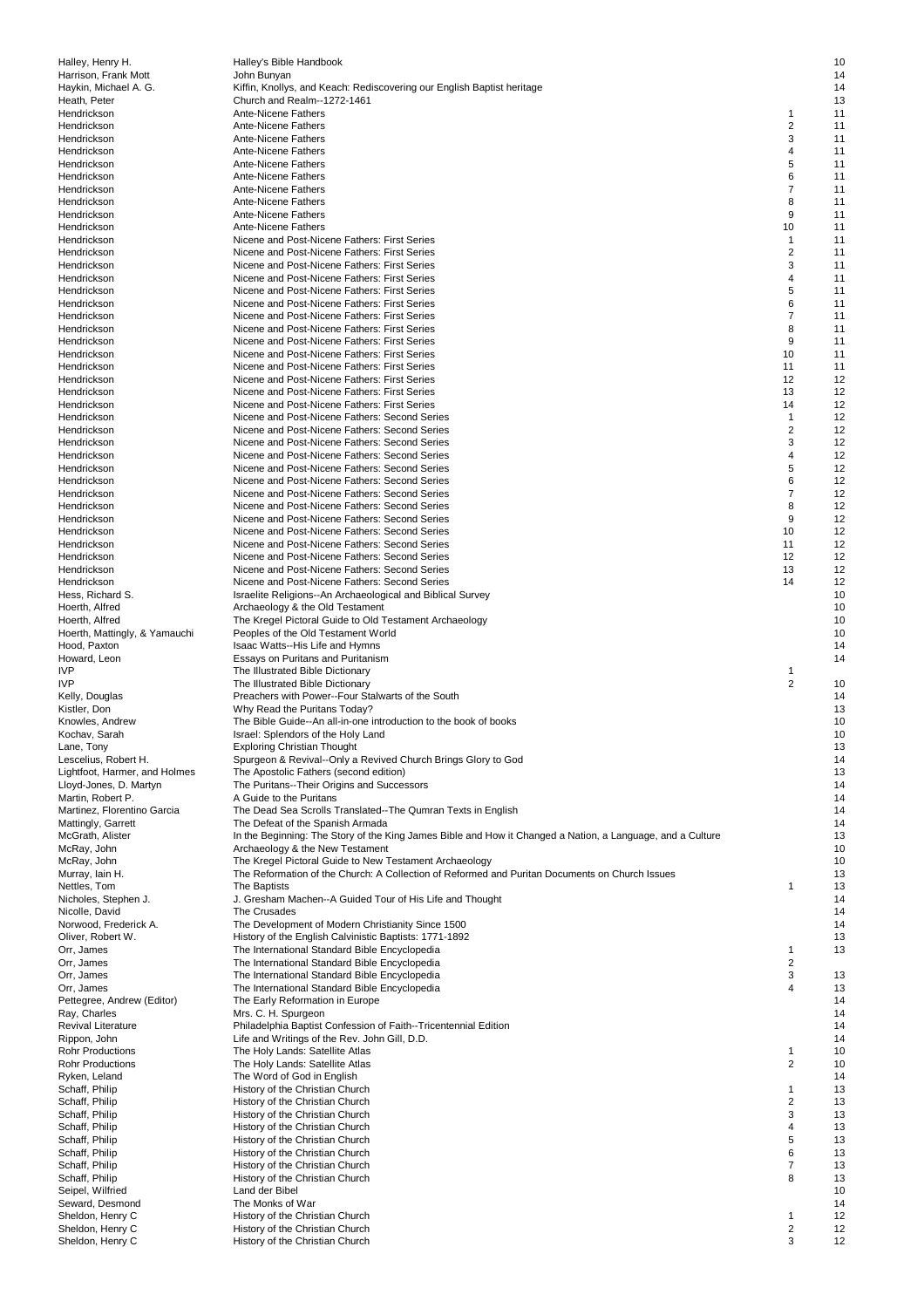| Sheldon, Henry C                 |
|----------------------------------|
| Sheldon, Henry C                 |
| Taylor, Dr. & Mrs. Howard        |
| Temple, Todd, and Twitchell, Kim |
| Unger, Merrill                   |
| Unger, Merrill                   |
| VanderKam, James C.              |
| Vos. Howard F.                   |
| Waldron, Samuel E.               |
| Werner, Keller                   |
| Whitley, Elizabeth               |
| Withrow, Brandon G.              |

## **Devotional**

History of the Christian Church 6 12 Shelton, History of the Christian Church 5 12 Hudson Taylor In Early Years--The Growth of a Soul 14<br>People Who Shaped the Church: 20th Century 13 Temple, Who Shaped the Church: 20th Century 13<br>The Shaped the Church: 20th Century 13<br>Unger's Bible Handbook 10 Unger's Bible Handbook 10<br>
Unger's Bible Handbook 10<br>
Unger's Bible Dictionary 10 Unger's Bible Dictionary The Dead Sea Scrolls Today 14 **Volume 12 All Accords Fishery** 13 **Baptist Roots in America** 13 Werner, Keller Network and The Bible as History 13 and the State of The Bible as History 13 and the State of The Bible as History 13 and the State of The Bible as History 13 and the State of The Bible as History 13 and the Whitley, Elizabeth The Plain Mr. Knox 14 Katherine Parr--A Guided Tour of the Life and Thought of a Reformation Queen 14

| Alleine, Joseph                  | Wake Up & Live                                                                |                | 16 |
|----------------------------------|-------------------------------------------------------------------------------|----------------|----|
| Allred, Frank                    | The Eclipse of the Gospel                                                     |                | 16 |
| Bennett, Arthur                  | The Valley of Vision--A Collection of Puritan Prayers and Devotions           |                | 16 |
| Bolton, Samuel                   | The True Bounds of Christian Freedom                                          |                | 15 |
| Bonar, Andrew A.                 | <b>Heavenly Springs</b>                                                       |                | 15 |
| Bridge, William                  | A Lifting Up for the Downcast                                                 |                | 15 |
| Brooks, Thomas                   | Precious Remedies Against Satan's Devices                                     |                | 15 |
| Brooks, Thomas                   | Heaven on Earth                                                               |                | 15 |
| Bunyan, John                     | Prayer                                                                        |                | 15 |
| Bunyan, John                     | All Loves Excelling                                                           |                | 15 |
| Bunyan, John                     | The New Pilgrim's Progress (revised)                                          |                | 15 |
| Bunyan, John                     | The Pilgrim's Progress (Audio Drama)                                          |                | 16 |
| Busenitz, Nathan                 | Living a Life of Hope                                                         |                | 15 |
| Chapel Library                   | Free Grace Broadcaster, Issue 188: Family Worship                             |                | 16 |
| Chapel Library                   | Free Grace Broadcaster, Issue 191: Imputed Righteousness                      |                | 16 |
| Chapel Library                   | Free Grace Broadcaster, Issue 207: Substitution                               |                | 16 |
| Chapel Library                   | Free Grace Broadcaster, Issue 213: Contentment                                |                | 16 |
| Chapel Library                   | Free Grace Broadcaster, Issue 215: Sanctification                             |                | 16 |
| Christian Hymnary Publishers     | The Christian Hymnary                                                         |                | 16 |
| Church of England                | The Book of Common Prayer                                                     |                | 16 |
| Dever, Mark                      | The Gospel & Personal Evangelism                                              |                | 16 |
| Edwards, Jonathan                | Standing in Grace--A Treatise on Grace                                        |                | 16 |
| Epp, Theodore H.                 | The God of Jacob                                                              |                | 15 |
| Evans, David                     | Daily Encouragement                                                           |                | 15 |
| Flavel, John                     | The Mystery of Providence                                                     |                | 15 |
| Flavel, John                     | God Willing (abridged)                                                        |                | 16 |
| Getz, Gene A.                    | David--How to be a Christian After God's Own Heart                            |                | 15 |
| Gordon, Brian                    | Evangelical Gleanings--Self Examination--Volume 6, Number 3, September 2000   |                | 15 |
| Gurnall, William                 | The Christian in Complete Armour (modernized)                                 | $\overline{2}$ | 15 |
| Guthrie, William                 | The Christian's Great Interest                                                |                | 15 |
| Harris, Joshua                   | Not Even a Hint--Guarding Your Heart Against Lust                             |                | 15 |
| Hedges, Brian G.                 | Christ Formed in You: the Power of the Gospel for Personal Change             |                | 16 |
| Helm, David                      | One to One Bible Reading: A Simple Guide for Every Christian                  |                | 16 |
| Henry, Matthew                   | A Method For Prayer--Freedom in the Face of God                               |                | 16 |
| Horton, Michael                  | The Gospel Commission: Recovering God's Strategy for Making Disciples         |                | 16 |
| Johnstone, Patrick               | Operation World (1978)                                                        |                | 16 |
| Johnstone, Patrick               | Operation World (1993)                                                        |                | 16 |
| Kuiper, R. B.                    | God-Centered Evangelism                                                       |                | 16 |
| Leeman, Jonathan                 | Reverberation: How God's Word Brings Light, Freedom, And Action to His People |                | 16 |
| Lescelius, Robert H.             | What is God Like? The Biblical God for Contemporary Man                       |                | 16 |
| Lewis, C. S.                     | A Grief Observed                                                              |                | 15 |
|                                  |                                                                               |                | 15 |
| Lyons, George<br>MacArthur, John | Holiness in Everyday Life<br>A Tale of Two Sons                               |                | 16 |
|                                  | Our Sufficiency in Christ                                                     |                | 16 |
| MacArthur, John F.               |                                                                               |                |    |
| MacArthur, John F.               | The Murder of Jesus                                                           |                | 16 |
| Marty, Martin                    | The Improper Opinion                                                          |                | 15 |
| Mayhue, Richard                  | <b>Practicing Proverbs</b>                                                    |                | 15 |
| McManis, Cliff                   | Christian Living Beyond Belief--Biblical Principles for the Life of Faith     |                | 16 |
| Meiseinger, George E.            | Promises and Challenges                                                       |                | 16 |
| Meyer, F. B.                     | Five Musts of the Christian Life                                              |                | 15 |
| Moody, D. L.                     | <b>Bible Characters</b>                                                       |                | 15 |
| Murray, Andrew                   | The True Vine                                                                 |                | 15 |
| Murray, Andrew                   | The Blood of Christ                                                           |                | 15 |
| Murray, Andrew                   | Loving God With All Your Heart                                                |                | 15 |
| Murray, Andrew                   | God's Best Secrets--A Daily Devotional                                        |                | 15 |
| NavPress                         | Growing As A Christian                                                        | 4              | 16 |
| ΝlV                              | The Bible Promise Book                                                        |                | 16 |
| Owen, John                       | The Spirit and the Church (abridged)                                          |                | 15 |
| Owen, John                       | Apostacy from the Gospel (abridged)                                           |                | 15 |
| Parsons, Burk                    | Assured by God--Living in the Fullness of God's Grace                         |                | 15 |
| Pink, A. W.                      | Elijah                                                                        |                | 16 |
| Piper, John                      | A Godward Life                                                                | $\overline{2}$ | 16 |
| Piper, John                      | What Jesus Demands From the World                                             |                | 16 |
| Rutherford, Samuel               | Letters of Samuel Rutherford                                                  |                | 15 |
| Ryle, J. C.                      | Thoughts for Young Men                                                        |                | 15 |
| Ryle, J. C.                      | Regeneration--Being 'Born Again': What it means and why it's necessary        |                | 15 |
| Sanders, J. Oswald               | Christ Incomparable                                                           |                | 15 |
| Sibbes, Richard                  | Glorious Freedom                                                              |                | 15 |
| Sibbes, Richard                  | The Bruised Reed                                                              |                | 16 |
| Spurgeon, Charles                | Evening by Evening                                                            |                | 16 |
| Stowell, Joseph M.               | <b>Following Christ</b>                                                       |                | 16 |
| Tewksbury, M. E.                 | <b>World Prayer</b>                                                           |                | 15 |
| Tozer, A. W.                     | The Pursuit of God                                                            |                | 15 |
| Tozer, A. W.                     | The Root of the Righteous                                                     |                | 15 |
| Traill, Robert                   | Justification Vindicated                                                      |                | 15 |
| Unknown Christian                | The Kneeling Christian                                                        |                | 15 |
| Van Der Puy, Abe                 | From Eden to Eternity                                                         | 2              | 15 |
|                                  |                                                                               |                |    |
|                                  |                                                                               |                |    |
|                                  |                                                                               |                |    |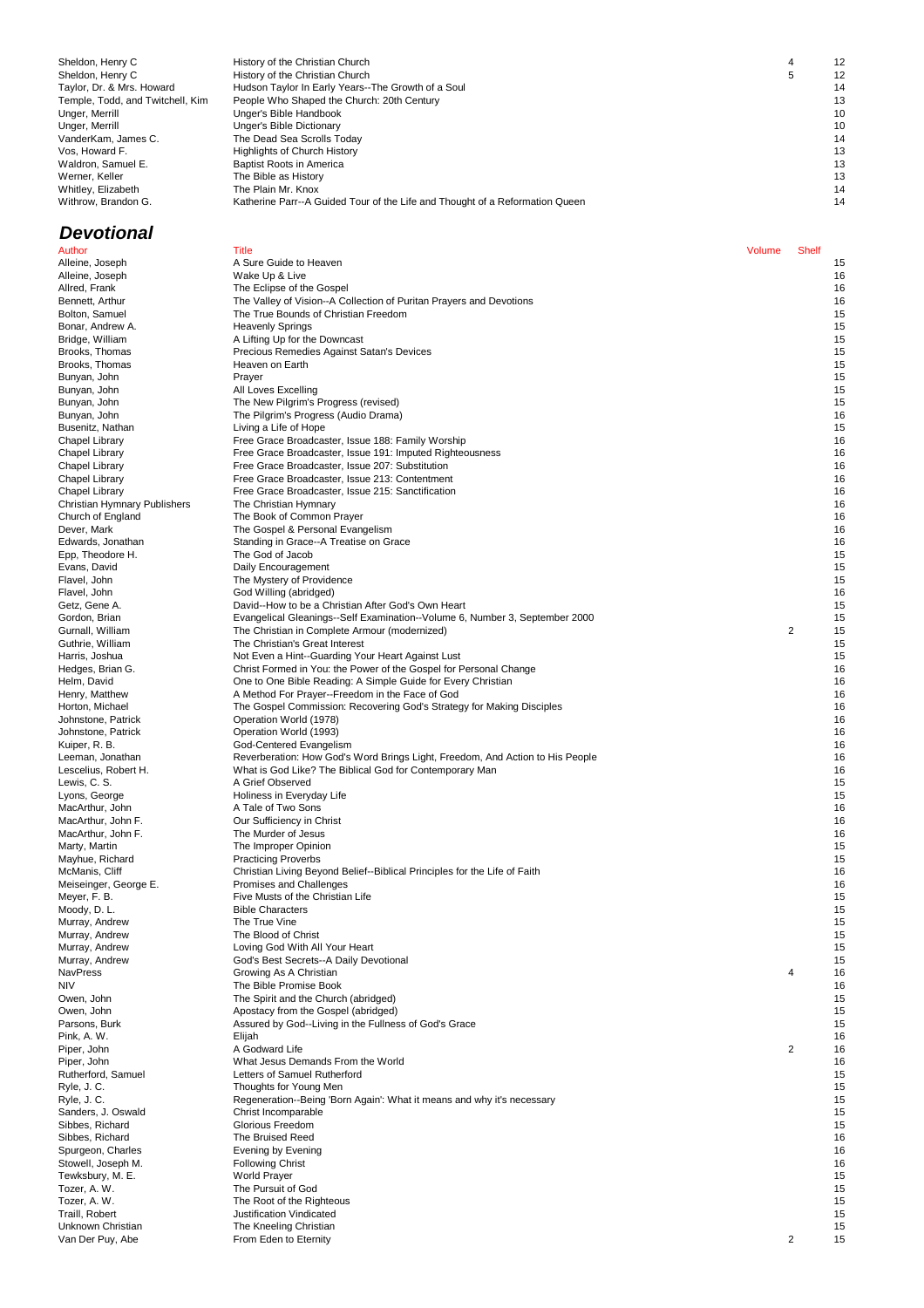| Van Der Puy, Abe   | The High Calling of God--You Can Serve Successfully                      | 15 |
|--------------------|--------------------------------------------------------------------------|----|
| Vincent, Thomas    | The Shorter Catechism Explained from Scripture                           | 15 |
| Watson, Thomas     | All Things for Good                                                      | 15 |
| Watson, Thomas     | The Godly Man's Picture                                                  | 15 |
| Wiersbe, Warren W. | Scriptures that Sing                                                     | 15 |
| Wiersbe, Warren W. | On Being a Servant of God                                                | 15 |
| Wiersbe, Warren W. | Victorious Christians You Should Know                                    | 16 |
| Winslow, Octavius  | Help Heavenward                                                          | 16 |
| Wright, Eric       | Church--No Spectator Sport                                               | 16 |
| Younts. John A.    | Everyday Talk--Talking Freely and Naturally About God With Your Children | 16 |

| <b>History</b>                    |                                                                              |        |                |                |
|-----------------------------------|------------------------------------------------------------------------------|--------|----------------|----------------|
| Author                            | <b>Title</b>                                                                 | Volume | <b>Shelf</b>   |                |
| Allsopp, Bruce                    | Historic Architecture of Newcastle Upon Tyne                                 |        |                | $\overline{7}$ |
| Anderson, Woods, and Watt         | The Literature of England                                                    |        |                | $\overline{7}$ |
| Antoniou, Jim                     | Cities Then and Now                                                          |        |                | 10             |
| Atkins, W. M.                     | The Pictoral History of St. Paul's Cathedral                                 |        |                | $\overline{7}$ |
| Barnett, Mary                     | Gods and Myths of the Ancient World                                          |        |                | 10             |
| Beard, Mary, and North, John      | Pagan Priests                                                                |        |                | 7              |
| Breese, Dave                      | 7 Men Who Rule The World From the Grave                                      |        |                | 7              |
| Cantor, Norman F.                 | The Civilization of the Middles Ages                                         |        |                | 8              |
| Cantor, Norman, and Werthman M.   | Ancient Civilization: 4000BC-400AD                                           |        |                | $\overline{7}$ |
| Carcopino, Jerome                 | Daily Life in Ancient Rome                                                   |        |                | $\overline{7}$ |
| Ceccami                           | Roma: 32 Verdute a Colori                                                    |        | 1              | 7              |
| Ceccami                           | Roma: 32 Verdute a Colori                                                    |        | 2              | $\overline{7}$ |
| Cook, J.M.                        | The Persians                                                                 |        |                | 8              |
| Davies, Nigel                     | The Incas                                                                    |        |                | 8              |
| Davies, Nigel                     | The Aztecs                                                                   |        |                | 8              |
| Edersheim, Alfred                 | Sketches of Jewish Social Life                                               |        |                | 8              |
| Eusebius                          | <b>Ecclesiastical History</b>                                                |        |                | 8              |
| G. K. Anderson, and R. Warnock    | The World in Literature                                                      |        |                | $\overline{7}$ |
| Gardiner, Alan                    | The Egyptians                                                                |        |                | 8              |
| Graves, Robert                    | The Greek Myths I                                                            |        | 1              | $\overline{7}$ |
| Graves, Robert                    | The Greek Myths II                                                           |        | $\overline{2}$ | 7              |
| Gurney, O. R.                     | The Hittites                                                                 |        |                | 8              |
| Hammond, Norman                   | The Maya                                                                     |        |                | 8              |
| Her Majesty's Stationery Office   | The Tower of London                                                          |        |                | $\overline{7}$ |
| Her Majesty's Stationery Office   | <b>Edinburgh Castle</b>                                                      |        |                | $\overline{7}$ |
| Hodgkin, Thomas                   | The Barbarian Invasions of the Roman Empire                                  |        | $\mathbf{1}$   | 8              |
| Hodgkin, Thomas                   | The Barbarian Invasions of the Roman Empire                                  |        | 2              | 8              |
| Hodgkin, Thomas                   | The Barbarian Invasions of the Roman Empire                                  |        | 3              |                |
| Hodgkin, Thomas                   | The Barbarian Invasions of the Roman Empire                                  |        | 4              | 8              |
| Hodgkin, Thomas                   | The Barbarian Invasions of the Roman Empire                                  |        | 5              | 8              |
| Hodgkin, Thomas                   | The Barbarian Invasions of the Roman Empire                                  |        | 6              | 8              |
| Hodgkin, Thomas                   | The Barbarian Invasions of the Roman Empire                                  |        | 7              | 8              |
| Hodgkin, Thomas                   | The Barbarian Invasions of the Roman Empire                                  |        | 8              | 8              |
| Jones, Peter                      | Spirit Wars: Pagan Revival in Christian America                              |        |                | $\overline{7}$ |
| Josephus                          | The Works of Josephus                                                        |        |                | 8              |
| Lauber, Patricia                  | Science Book of Volcanoes                                                    |        |                | $\overline{7}$ |
| Lehner, Mark                      | The Complete Pyramids                                                        |        |                | $\overline{7}$ |
| Millard, Catherine                | The Rewriting of America's History                                           |        |                | $\overline{7}$ |
| Mollett, J. W.                    | An Illustrated Dictionary of Antique Art and Archaeology                     |        |                | 8              |
| Moore, George F.                  | Judaism: In the First Centuries of the Christian Era, The Age of the Tannaim |        | 1              | $\overline{7}$ |
| Nevins, Allan and Commager, Henry | The Pocket History of the United States                                      |        |                | $\overline{7}$ |
| O'Donnell, James J.               | The Ruin of the Roman Empire                                                 |        |                | $\overline{7}$ |
| Perring, Dominic and Stefania     | Then & Now                                                                   |        |                | 10             |
| Philo                             | The Works of Philo                                                           |        |                | 8              |
| Prince, Clive, and Picknett, Lynn | <b>Turin Shroud</b>                                                          |        |                | $\overline{7}$ |
| Pritchard, James B.               | The Ancient Near East: A New Anthology of Texts and Pictures                 |        | 2              | $\overline{7}$ |
| Runyon, A. Milton                 | Around the World in 1,000 Pictures                                           |        |                | $\overline{7}$ |
| Saggs, H.W.E.                     | The Babylonians                                                              |        |                | 8              |
| Spatharis, E. and Petropoulou, K. | Corinth-Mycenae Nauplion-Tiryns-Epidaurus                                    |        |                | 10             |
| Trevelyan, G. M.                  | A History of England--England Under the Stuarts                              |        |                | $\overline{7}$ |

## **Biblical Languages**

| Author                          | Title                                                                                    | <b>Volume</b> | <b>Shelf</b> |
|---------------------------------|------------------------------------------------------------------------------------------|---------------|--------------|
| Benner, Jeff A.                 | The Ancient Hebrew Language and Alphabet                                                 |               |              |
| Brown, Driver, and Briggs       | The Brown-Driver-Briggs Hebrew and English Lexicon                                       |               |              |
| Conybeare, F.C. and S. G. Stock | <b>Grammar of Septuagint Greek</b>                                                       |               |              |
| Kittle, Friedrich, & Pitkin     | Theological Dictionary of the New Testament: Alpha through Gamma                         |               | 1 Reference  |
| Kittle, Friedrich, & Pitkin     | Theological Dictionary of the New Testament: Delta through Eta                           |               | 2 Reference  |
| Kittle, Friedrich, & Pitkin     | Theological Dictionary of the New Testament: Theta through Kappa                         |               | 3 Reference  |
| Kittle, Friedrich, & Pitkin     | Theological Dictionary of the New Testament: Lambda through Nu                           |               | 4 Reference  |
| Kittle, Friedrich, & Pitkin     | Theological Dictionary of the New Testament: Xi through Pi-Alpha                         |               | 5 Reference  |
| Kittle, Friedrich, & Pitkin     | Theological Dictionary of the New Testament: Pi-Beta through Rho                         |               | 6 Reference  |
| Kittle, Friedrich, & Pitkin     | Theological Dictionary of the New Testament: Sigma                                       |               | 7 Reference  |
| Kittle, Friedrich, & Pitkin     | Theological Dictionary of the New Testament: Tau through Upsilon                         |               | 8 Reference  |
| Kittle, Friedrich, & Pitkin     | Theological Dictionary of the New Testament: Phi through Omega                           |               | 9 Reference  |
| Kittle, Friedrich, & Pitkin     | Theological Dictionary of the New Testament: Index                                       |               | 10 Reference |
| Mastronarde, Donald J.          | Introduction to Attic Greek--Answer Key                                                  |               |              |
| Mounce, William D.              | The Basics of Biblical Greek--second edition                                             |               |              |
| Nicoll, W. Robertson            | The Expositor's Greek Testament--The Synoptic Gospels, The Gospel of John                |               |              |
| Nicoll, W. Robertson            | The Expositor's Greek Testament--Apostles, Romans, First Corinthians                     |               |              |
| Nicoll, W. Robertson            | The Expositor's Greek Testament--Thessalonians, Timothy, Titus, Philemon, Hebrews, James |               | 4            |
| Pennington, Jonathan T.         | New Testament Greek Vocabulary (audio CD)                                                |               |              |
| Robertson, A. T.                | A Harmony of the Gospels                                                                 |               |              |
| Sidgwick, A.                    | A First Greek Writer with Exercises and Vocabularies                                     |               |              |
| Strong, James                   | The New Strong's Exhaustive Concordance of the Bible                                     |               |              |

## **History**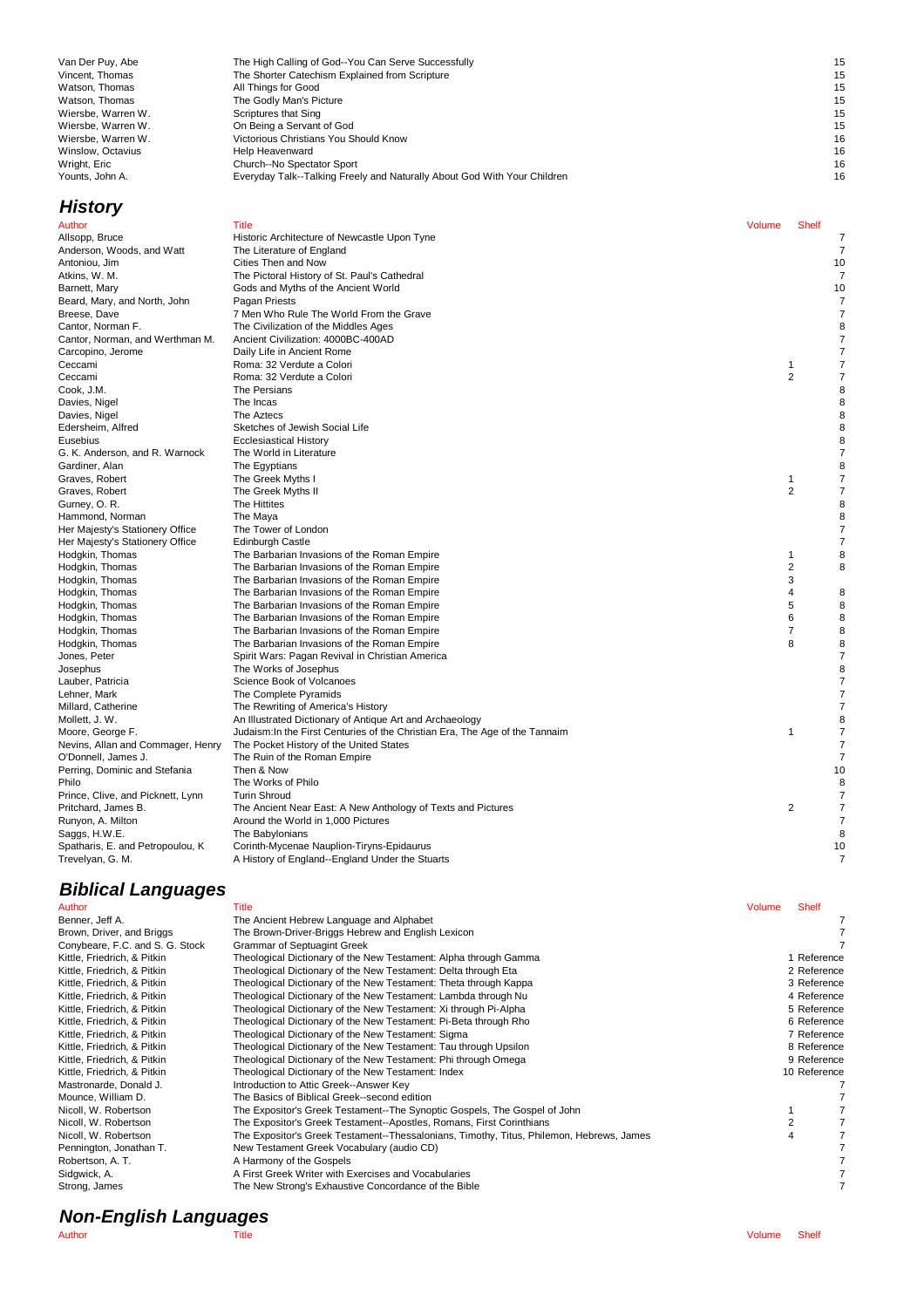| Boonstra, Juan                 | La Verdad en Nuestro Mundo--Sermones Practicos Sobre Temas Vigentes | 17 |
|--------------------------------|---------------------------------------------------------------------|----|
| El Senor                       | Santa Biblia--Version Reina-Valera                                  | 17 |
| El Senor                       | Santa Biblia/Holy Bible--Spanish and English Texts Together         | 17 |
| Gwathmey, Emily, and S. Slesin | On Earth As It Is In Heaven--The Lord's Prayer in Forty Languages   | 17 |
| Langenscheidt                  | Pocket Spanish Dictionary                                           | 17 |
| <b>RS21</b>                    | Reforma Siglo 21--Octubre, 2009                                     | 17 |
| <b>RS21</b>                    | Reforma Siglo 21--Octubre, 2006                                     | 17 |
| Strutz, Henry                  | 501 German Verbs                                                    | 17 |
|                                |                                                                     |    |

# **Preaching and Sermons**<br>Author Title<br>Azurdia III, Arturo G. Spirit En

| Author                 | <b>Title</b>                                                     | Volume | <b>Shelf</b>   |  |
|------------------------|------------------------------------------------------------------|--------|----------------|--|
| Azurdia III, Arturo G. | Spirit Empowered Preaching                                       |        |                |  |
| Brown, H. C.           | A Quest for Reformation in Preaching                             |        |                |  |
| Fabarez, Michael       | Preaching that Changes Lives                                     |        |                |  |
| Greidanus, Sidney      | Preaching Christ from the Old Testament                          |        |                |  |
| Lawson, Steven J.      | Famine in the Land: A Passionate Call for Expository Preaching   |        |                |  |
| Logan, Samuel T.       | The Preacher and Preaching                                       |        |                |  |
| Luther, Martin         | Complete Sermons of Martin Luther                                |        |                |  |
| Luther, Martin         | Complete Sermons of Martin Luther                                |        | 2              |  |
| Luther, Martin         | Complete Sermons of Martin Luther                                |        | 3              |  |
| Luther, Martin         | Complete Sermons of Martin Luther                                |        |                |  |
| Luther, Martin         | Complete Sermons of Martin Luther                                |        | 5              |  |
| Luther, Martin         | Complete Sermons of Martin Luther                                |        | 6              |  |
| Luther, Martin         | Complete Sermons of Martin Luther                                |        | $\overline{7}$ |  |
| MacPherson, lan        | More Sermons I Should Like to Have Preached                      |        |                |  |
| Perkins, William       | The Art of Prophesying                                           |        |                |  |
| Ryle, J. C.            | Select Sermons of George Whitefield--With an Account of His Life |        |                |  |
| Smart, James D         | The Teaching Ministry of the Church                              |        |                |  |
| Spurgeon, Charles      | Spurgeon's Sermon Notes                                          |        |                |  |
| Spurgeon, Charles      | Spurgeon's Sermons                                               |        |                |  |
| Spurgeon, Charles      | Spurgeon's Sermons                                               |        | 2              |  |
| Spurgeon, Charles      | Spurgeon's Sermons                                               |        | 3              |  |
| Spurgeon, Charles      | Spurgeon's Sermons                                               |        |                |  |
| Spurgeon, Charles      | Spurgeon's Sermons                                               |        | 5              |  |
| Spurgeon, Charles      | Spurgeon's Sermons                                               |        | 6              |  |
| Spurgeon, Charles      | Spurgeon's Sermons                                               |        |                |  |
| Spurgeon, Charles      | Spurgeon's Sermons                                               |        | 8              |  |
| Spurgeon, Charles      | Spurgeon's Sermons                                               |        | 9              |  |
| Spurgeon, Charles      | Spurgeon's Sermons                                               |        | 10             |  |
| Vance, James I.        | Being a Preacher                                                 |        |                |  |
| Wiersbe, Warren        | Classic Sermons on the Old Testament Prophets                    |        |                |  |

## **Theology**

| Author                              | Title                                                                                       | Volume | <b>Shelf</b>   |                         |
|-------------------------------------|---------------------------------------------------------------------------------------------|--------|----------------|-------------------------|
| Augustine                           | The City of God                                                                             |        |                | 5                       |
| Baxter, J. Sidlow                   | Explore the Book--Intertestamental Period to Gospels                                        |        | 5              | 6                       |
| Baxter, Richard                     | The Ministry We Need                                                                        |        |                | 5                       |
| Beeke and Ferguson                  | Reformed Confessions Harmonized--with an annotated bibliography of Reformed doctrinal works |        |                | 5                       |
| Berkhof, Louis                      | Systematic Theology (New Combined Edition)                                                  |        |                | 4                       |
| Bernstein, Alan E.                  | Death and Retribution in the Ancient and Early Christian Worlds                             |        |                | 6                       |
| Carson, D. A.                       | Exegetical Fallacies--second edition                                                        |        |                | $\overline{4}$          |
| Carson, D. A.                       | The Gagging of God                                                                          |        |                | $\overline{4}$          |
| Chafer, Lewis Sperry                | He That Is Spiritual                                                                        |        |                | 6                       |
| Chantry, Walter J.                  | Myth of Free Will                                                                           |        |                | 6                       |
| Charnock, Stephen                   | The Existence and Attributes of God                                                         |        |                | $\overline{4}$          |
| Cole, C. Donald                     | The Apostles Creed: All You Need to Believe                                                 |        |                | 6                       |
| Dever, Mark                         | A Display of God's Glory--Basiscs of Church Structure                                       |        |                | $\overline{4}$          |
| Dever, Mark, and Alexander, Paul    | The Deliberate Church                                                                       |        |                | 6                       |
| Doran, David, Johnson and Eckman    | For the Sake of His Name                                                                    |        |                | 6                       |
| Edwards, Jonathan                   | The Works of Jonathan Edwards                                                               |        | 1              | 5                       |
| Edwards, Jonathan                   | The Works of Jonathan Edwards                                                               |        | $\overline{2}$ | 5                       |
| Erickson, Millard J.                | God the Father Almighty                                                                     |        |                | 5                       |
| Flavel, John                        | The Fountain of Life                                                                        |        |                | 5                       |
| Fuller, Ken                         | Millennial Exercise--Evaluating Millennial Viewpoints                                       |        |                | $\overline{4}$          |
| Goldsworthy, Graeme                 | <b>Gospel-Centered Hermeneutics</b>                                                         |        |                | 4                       |
| Grew, Obadiah                       | The Lord Our Righteousness--The Old Perspective on Paul                                     |        |                | 5                       |
| Grudem, Wayne                       | <b>Systematic Theology</b>                                                                  |        |                | $\overline{4}$          |
| Gundry, Bob                         | <b>First the Antichrist</b>                                                                 |        |                | 6                       |
| Guthrie, Donald                     | New Testament Theology                                                                      |        |                | 5                       |
| Hemphill, Ken                       | The Names of God                                                                            |        |                | 6                       |
| Hiscox, Edward                      | The Hiscox Guide for Baptist Churches                                                       |        |                | 6                       |
| Hodge, Charles                      | Systematic Theology--Theology                                                               |        | 1              | 5                       |
| Hodge, Charles                      | Systematic Theology--Anthropology                                                           |        | $\overline{2}$ | 5                       |
| Hodge, Charles                      | Systematic Theology--Soteriology                                                            |        | 3              | 5                       |
| JETS                                | Journal of the Evangelical Theological Society--Volume 52, no. 3, Sept. 2009                |        |                | $\overline{4}$          |
| <b>JETS</b>                         | Journal of the Evangelical Theological Society--Volume 52, no. 4, Dec. 2009                 |        |                | $\overline{4}$          |
| <b>JETS</b>                         | Journal of the Evangelical Theological Society--Volume 53, no. 4, Dec. 2010                 |        |                | $\overline{4}$          |
| <b>JETS</b>                         | Journal of the Evangelical Theological Society--Volume 54, no. 1, Mar. 2011                 |        |                | $\overline{4}$          |
| Jones, Peter                        | Pagans in the Pews                                                                          |        |                | 6                       |
| Kaiser, Walt. C. Jr.                | Toward an Old Testament Theology                                                            |        |                | $\overline{4}$          |
| Kaiser, Walt. C. Jr.                | The Promise-Plan of God--A Biblical Theology of the Old and New Testaments                  |        |                | $\overline{4}$          |
| Kaiser, Walt. C., and Silva, Moises | Introduction to Biblical Hermeneutics--The Search for Meaning                               |        |                | $\overline{4}$          |
| Ladd, George E.                     | A Theology of the New Testament                                                             |        |                | 5                       |
| Lawson, Steven J.                   | Made in Our Image                                                                           |        |                | 6                       |
| Lloyd-Jones, D. Martyn              | The Kingdom of God                                                                          |        |                | $\overline{4}$          |
| Luther, Martin                      | The Bondage of the Will                                                                     |        |                | 5                       |
| MacArthur, John                     | Because the Time is Near                                                                    |        |                | 6                       |
| MacArthur, John                     | The Second Coming                                                                           |        |                | 6                       |
| MacArthur, John                     | <b>Charismatic Chaos</b>                                                                    |        |                | 6                       |
| MacArthur, John                     | The Book on Leadership                                                                      |        |                | 6                       |
| <b>Master's Seminary</b>            | The Master's Seminary Journal, Volume 14, no. 1, Spring 2003                                |        |                | 6                       |
| Master's Seminary                   | The Master's Seminary Journal, Volume 17, num. 2, Fall 2006                                 |        |                | $\overline{\mathbf{A}}$ |